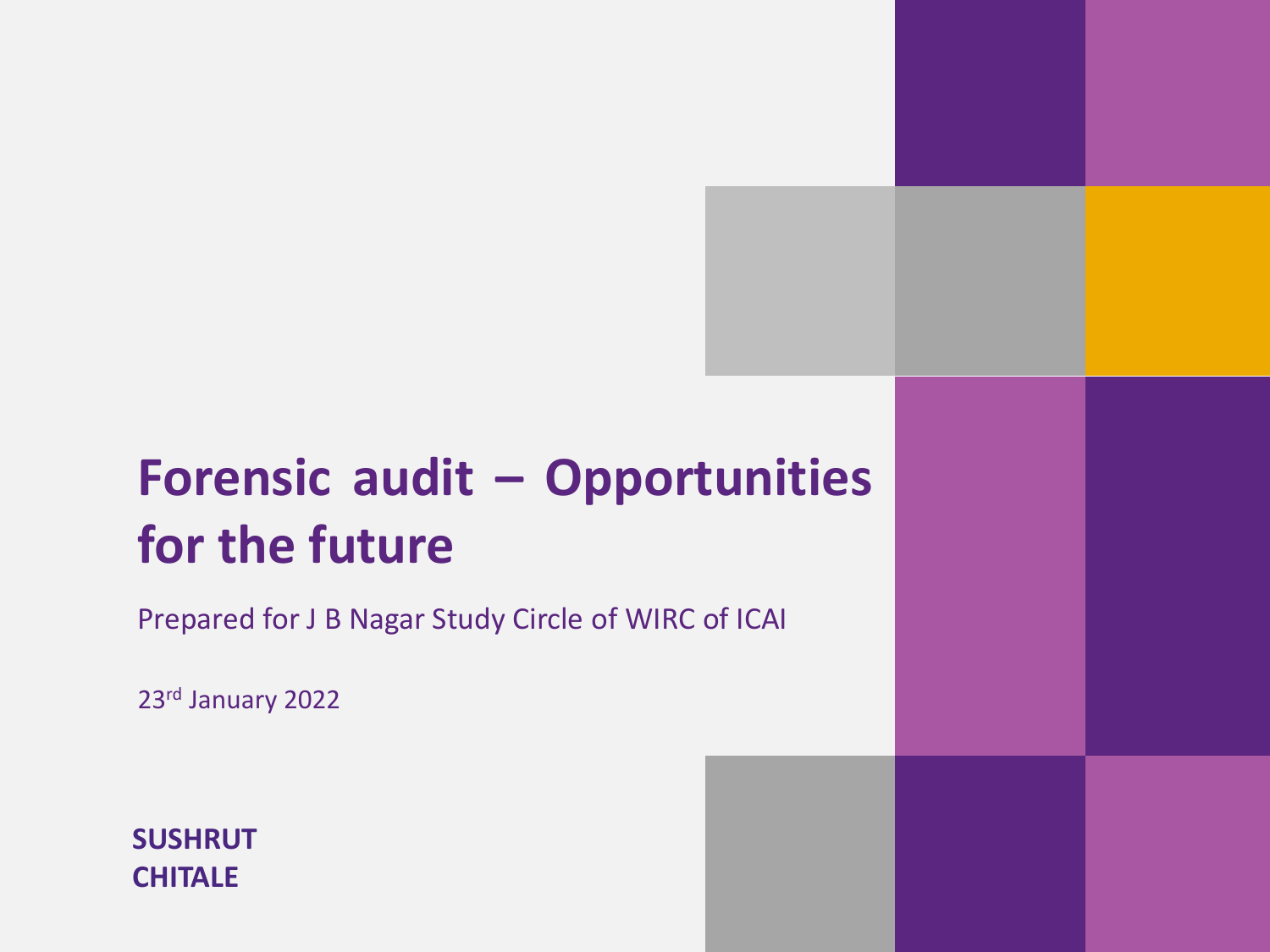### **What is forensic audit**

- No specific definition of the word 'forensic audit'
- In common parlance, it is the gathering of evidence to establish any wrongdoing or fraud
- Most commonly used in detection of 'fraud'.

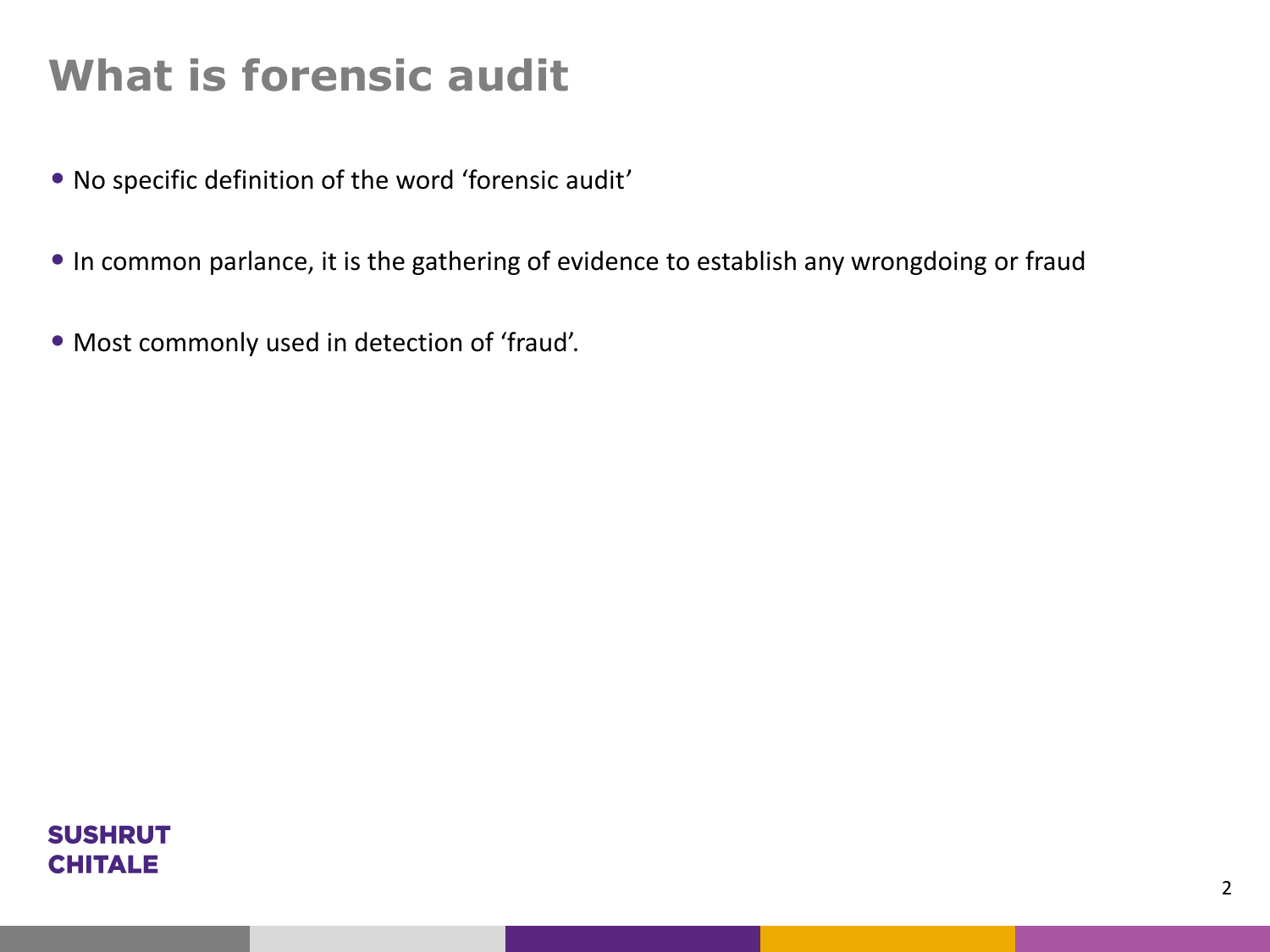#### **RBI Annual report – 2020-21**



- 99% frauds by value pertain to advances
- More advance based frauds in public sector banks
- More card / internet banking transaction frauds (instances) in private sector banks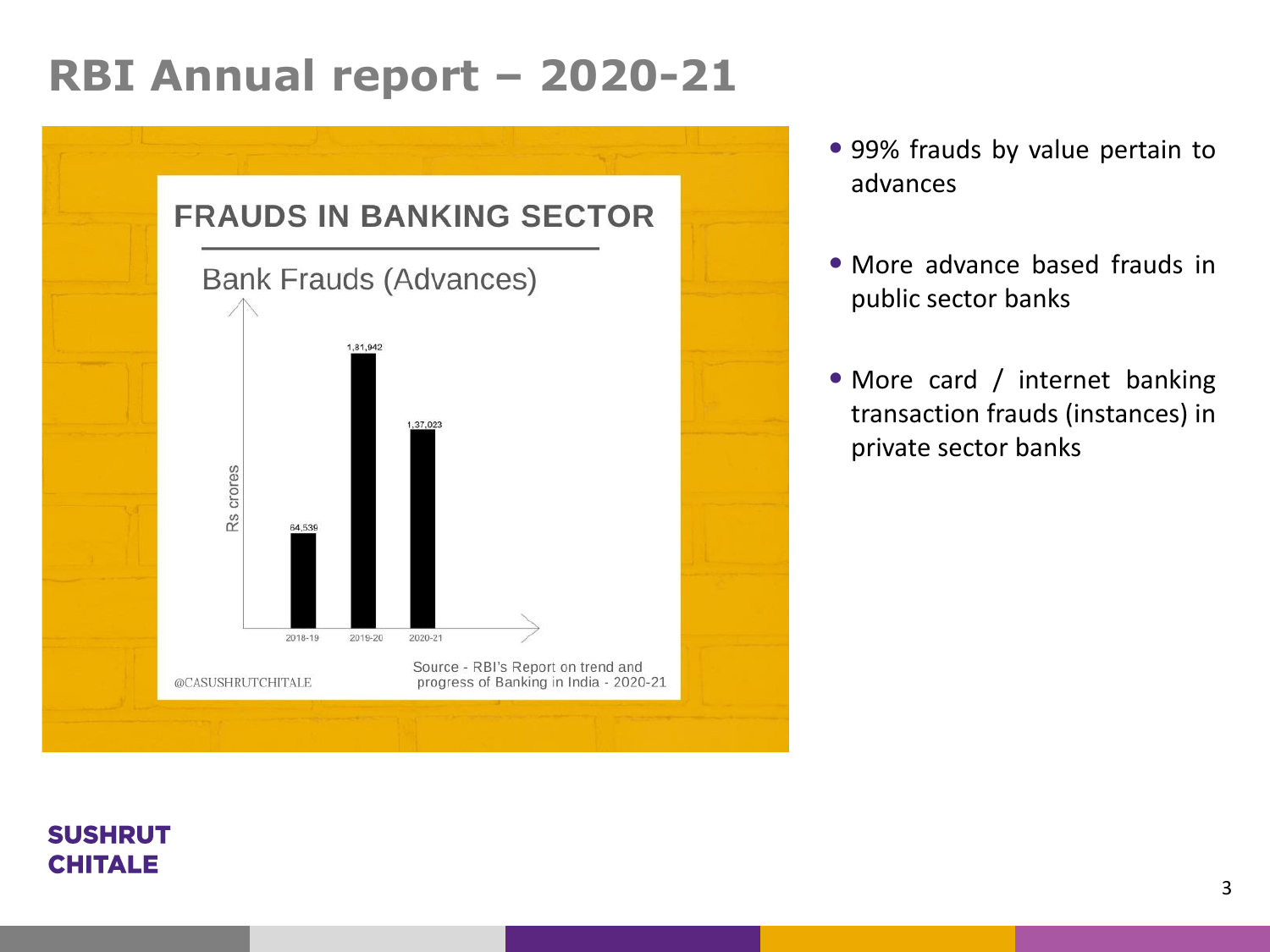### **What is a fraud**

Fraud – various definitions

- Explanation to Section 447 (Punishment for Fraud) of the Companies Act, 2013
- Circular No. RBI/2014-15/85 by RBI dated 1st July 2015 on Fraud Classification and Reporting in Banking Sector, RBI Department of Banking Supervision, Central Office, Mumbai
- Report of RBI Working Group on Information Security, Electronic Banking, Technology Risk Management and Cyber Frauds
- Explanation to Section 45 of the Insurance Act 1938 / Insurance (Amendment) Act, 2015
- Criminal Procedure Code ,1973 and Indian Penal Code, 1860
- Section 17 of the Indian Contract Act, 1872
- SA 240–"Auditors Responsibilities relating to Fraud in Audit of Financial Statements" by ICAI

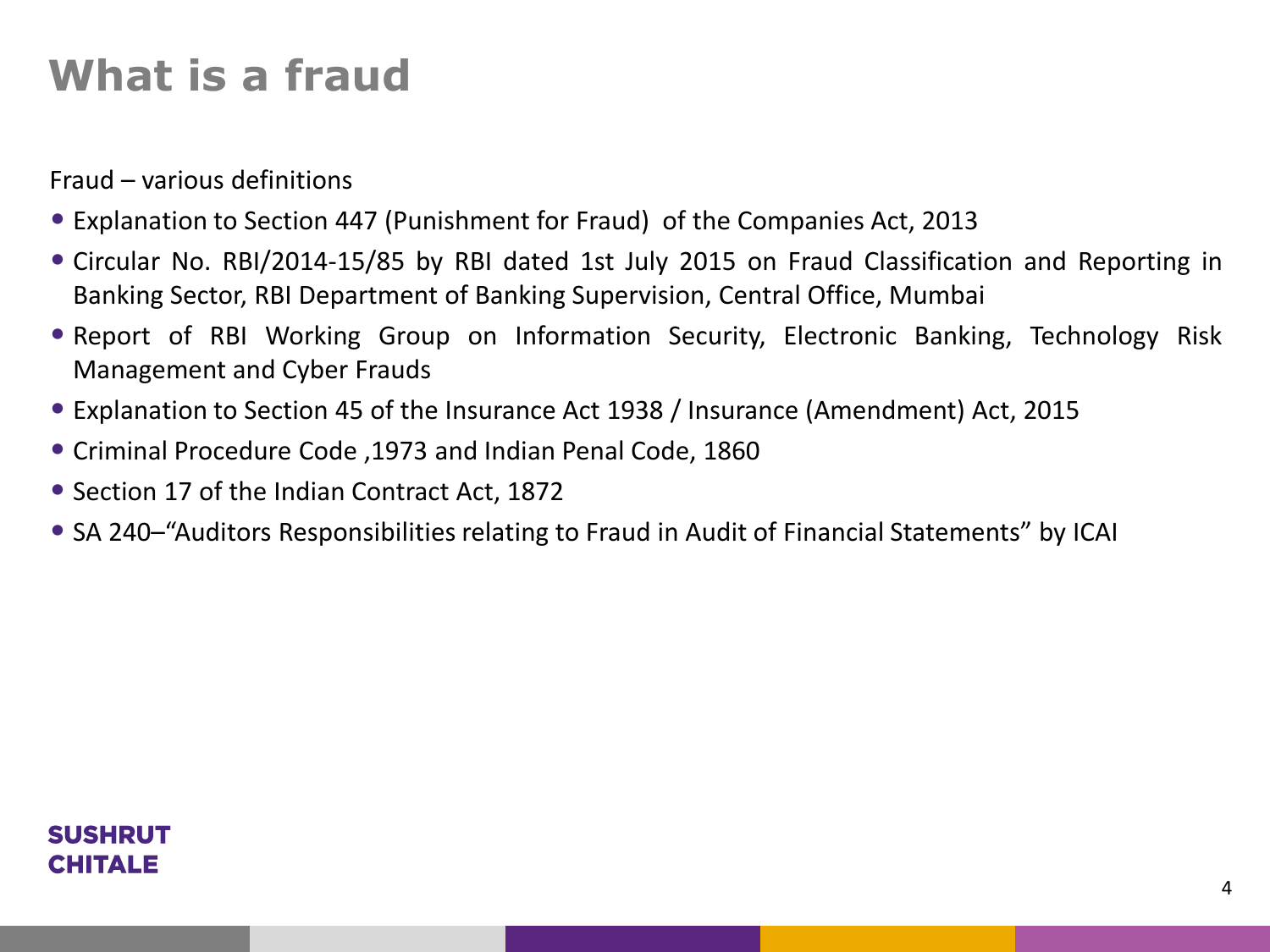# **Fraud – Companies Act**

'Fraud' in relation to affairs of a company or any body - corporate, includes:

a) any act,

b) Omission,

c) Concealment of any fact or

d) Abuse of position committed by any person or any other person with the connivance in any manner, -

i. with intent to deceive,

- ii. to gain undue advantage from, or
- iii. to injure the interests of,
	- a. the company or
	- b. its shareholders or
	- c. its creditors or any other person,

Whether or not there is any wrongful gain or wrongful loss.'

('Wrongful gain' means the gain by unlawful means of property to which the person gaining is not legally entitled;

'Wrongful loss' means the loss by unlawful means of property to which the person losing is legally entitled. SUSHRUT

#### CHITALE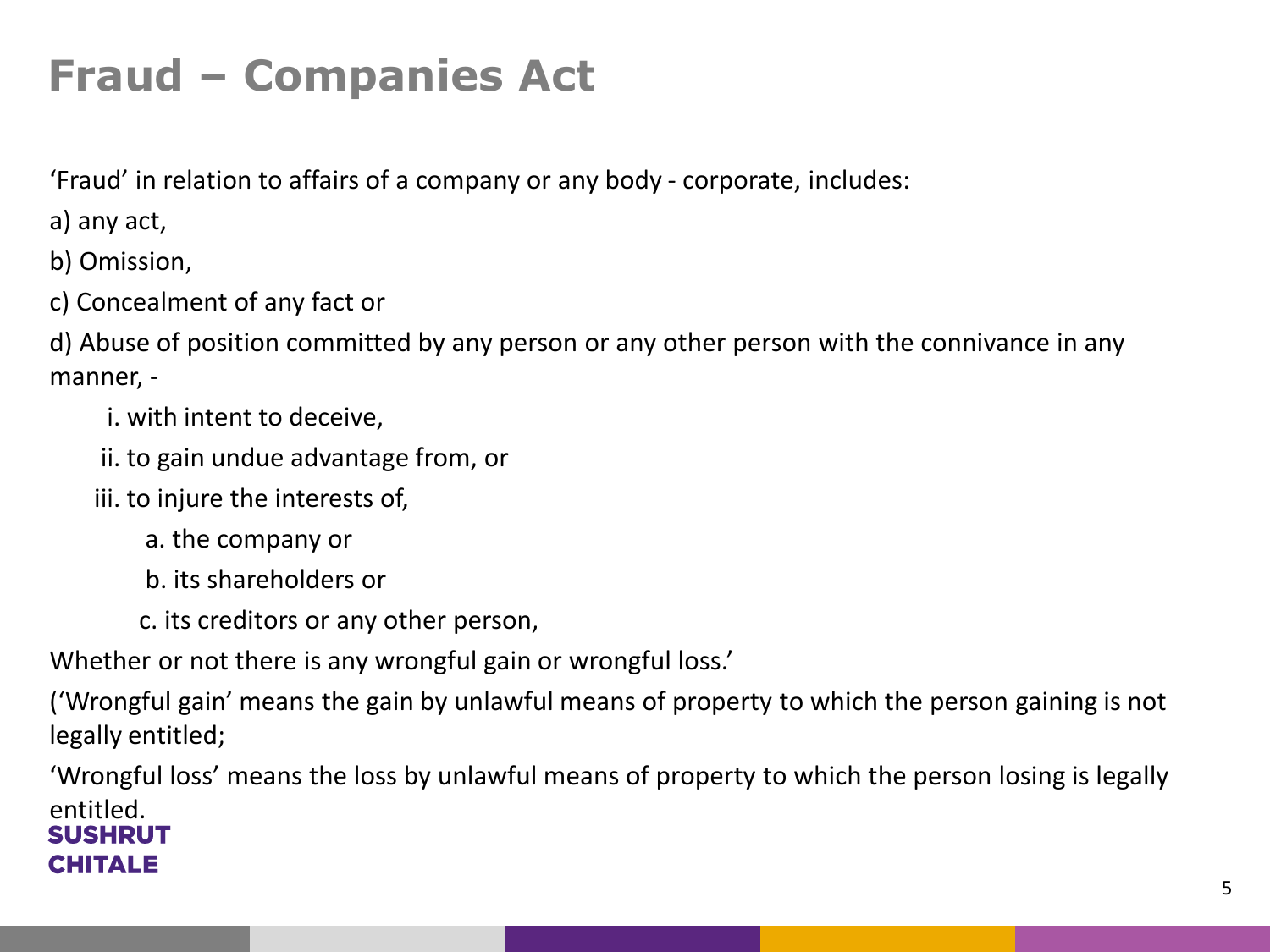### **Fraud – Reserve Bank of India**

Circular No. RBI/2014-15/85 by RBI dated 1st July 2015 on Fraud Classification and Reporting in Banking Sector

CLASSIFICATION OF FRAUDS

Based mainly on the provisions of the Indian Penal Code:

1) Misappropriation and criminal breach of trust;

2) Fraudulent encashment through forged instruments, manipulation of books of account or through fictitious accounts and conversion of property;

3) Unauthorised credit facilities extended for reward or for illegal gratification;

- 4) Negligence and cash shortages;
- 5) Cheating and forgery;
- 6) Irregularities in foreign exchange transactions;
- 7) Any other type of fraud not coming under the specific heads as above.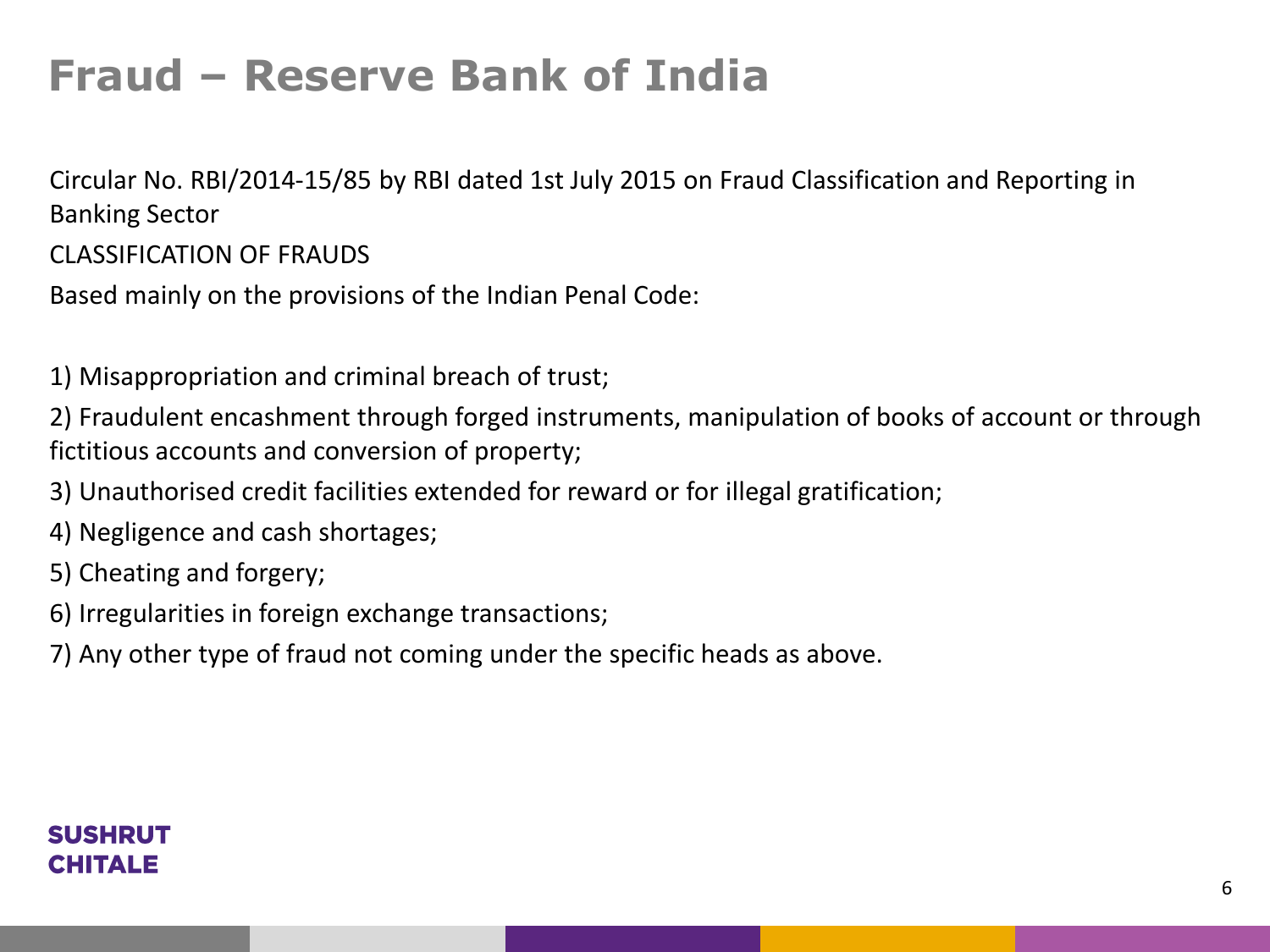# **Types of frauds**

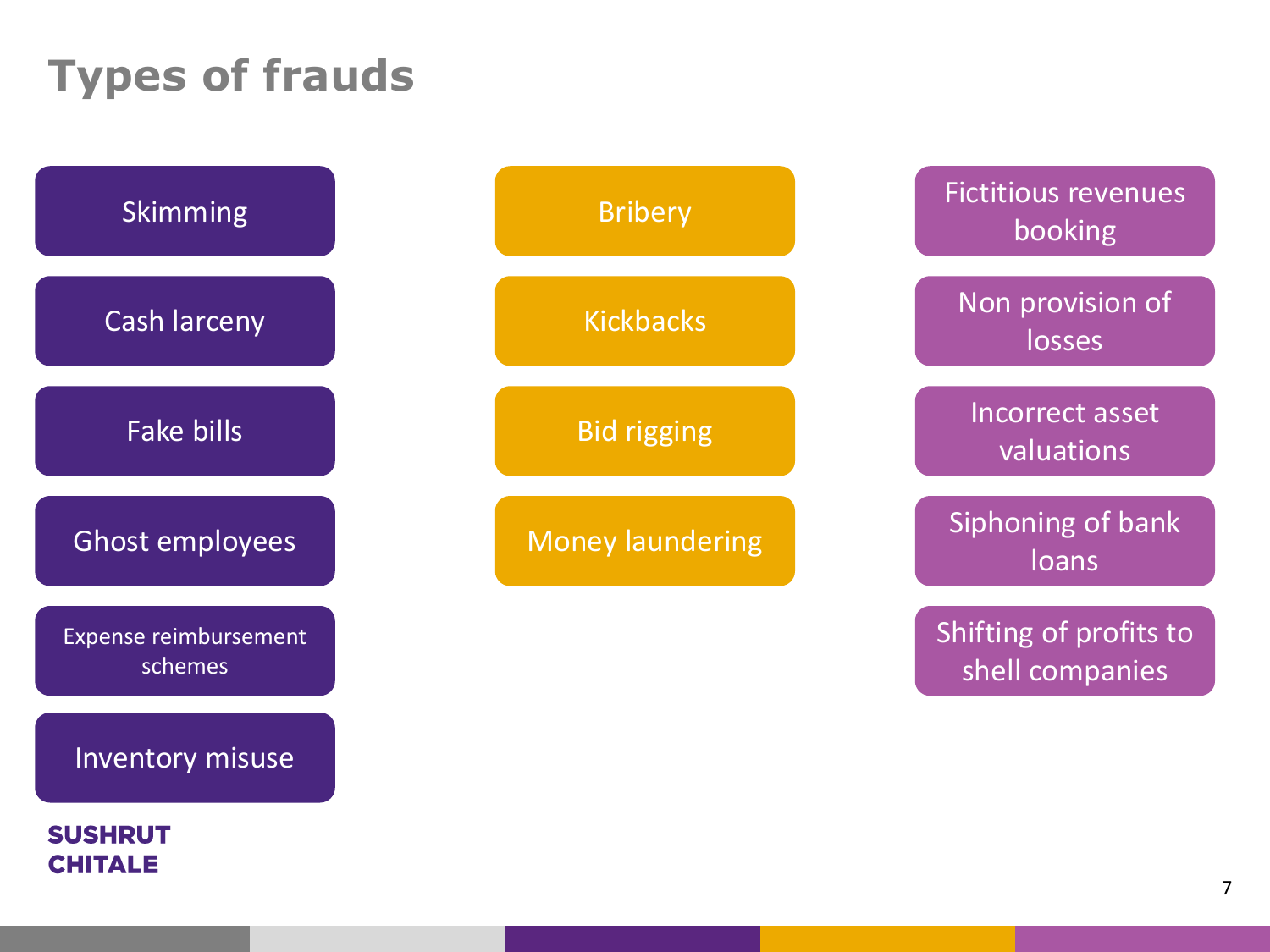### **Financial statement frauds**

#### **Inflating sales**

- Dummy sales (high sea sales, circular transactions)
- Sale and leaseback transactions
- Year end sales
- Sale on return basis

#### **Funds movements**

- Loans / advances to 'related' unrelated companies
- Purchases / sales to overseas affiliated entities
- Loans against pledge of shares in case of listed companies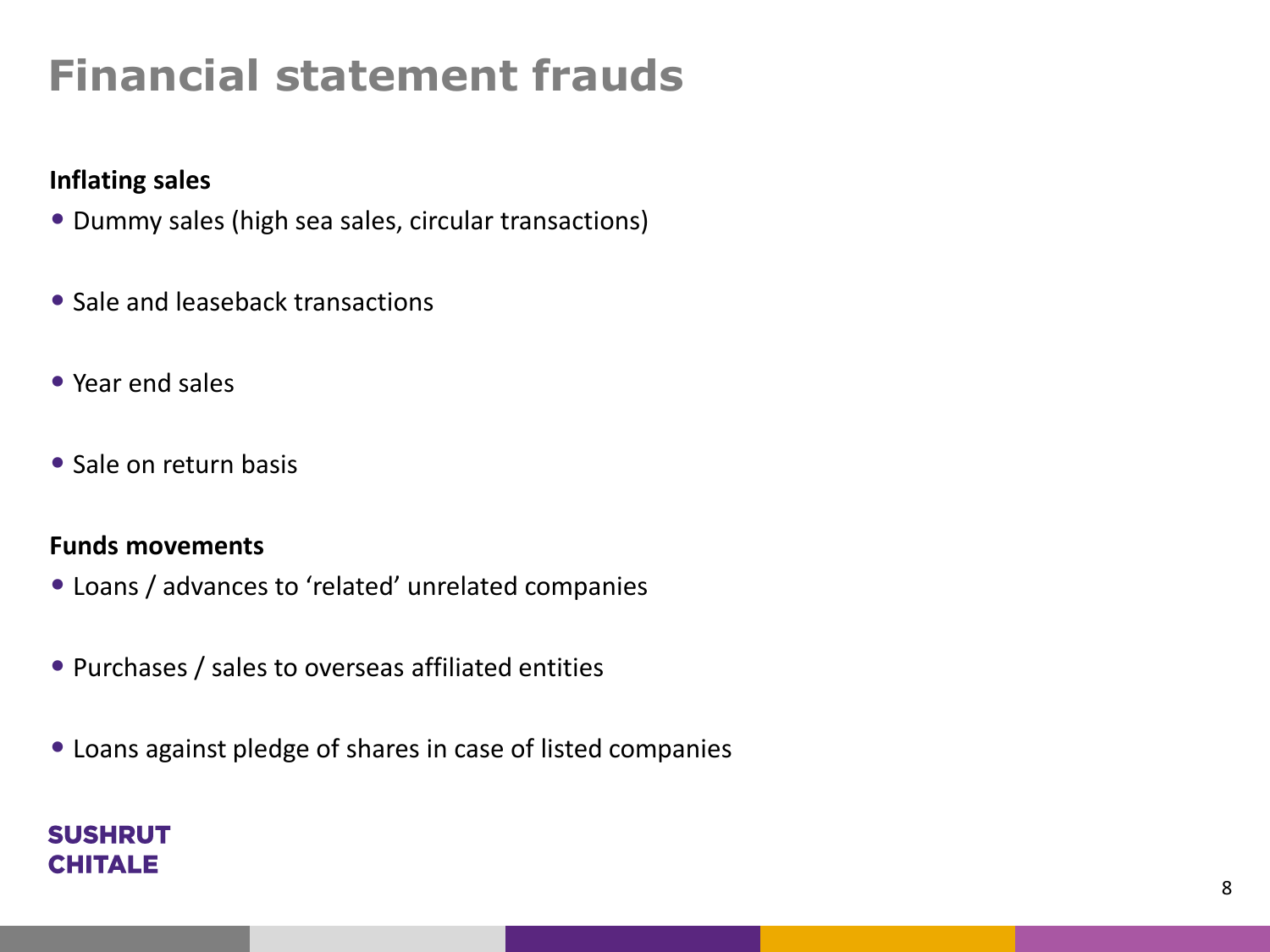# **Money Laundering**

- Structuring cash broken in smaller deposits to avoid suspicion and reporting
- Cash smuggling and depositing in jurisdictions with banking secrecy and lesser oversight
- Cash intensive businesses hotels, restaurants, retail stores, casinos, petrol pumps
- Trade over invoicing purchases (moving money out of country); under invoicing sales to related party based in foreign jurisdiction (shifting profits to another country)
- Shell companies / khoka companies used to route funds
- Round tripping money shifted outside country  $\rightarrow$  deposits in bank account in a tax haven  $\rightarrow$ routed through various countries  $\rightarrow$  enters country as FDI
- Bank capture deposit money in Bank (could be used by ponzi schemes)  $\rightarrow$  get control of bank (mostly cooperative banks or foreign banks in jurisdictions with lower banking controls) considering large quantum of money deposited  $\rightarrow$  transfer money to related parties as loans through banking system  $\rightarrow$  loan turns NPA  $\rightarrow$  Bank collapses

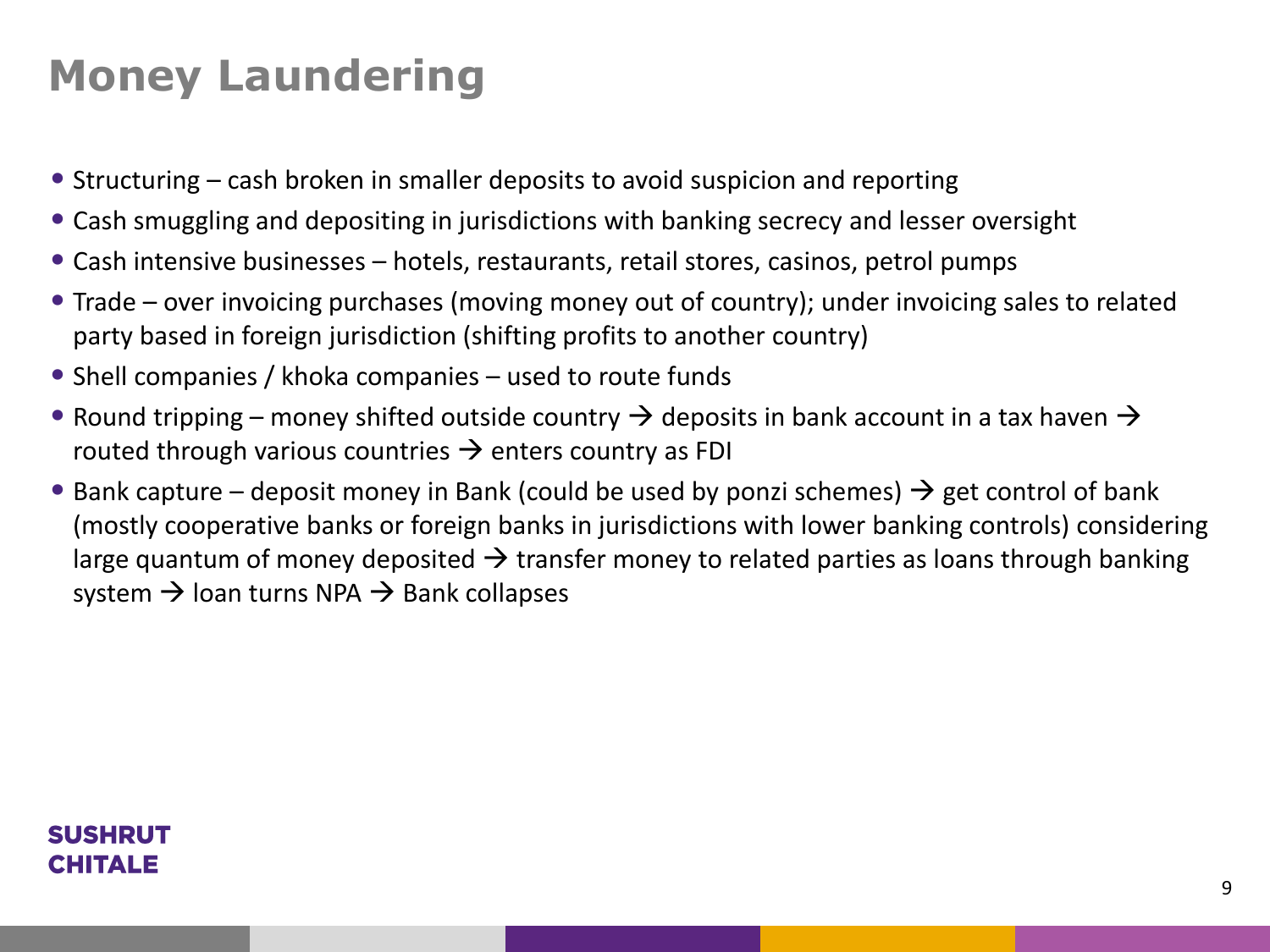# **Money Laundering – FIU**

- Key statistics (2019-20)
	- 5.4 lakhs STR
	- 1.54 crores CTR
	- 2.62 lakhs counterfeit currency reports
	- 3.9 crore cross-border wire transfer reports
	- 9.4 lakhs non profit transaction reports
- Detection of unaccounted income of Rs. 1860 crores

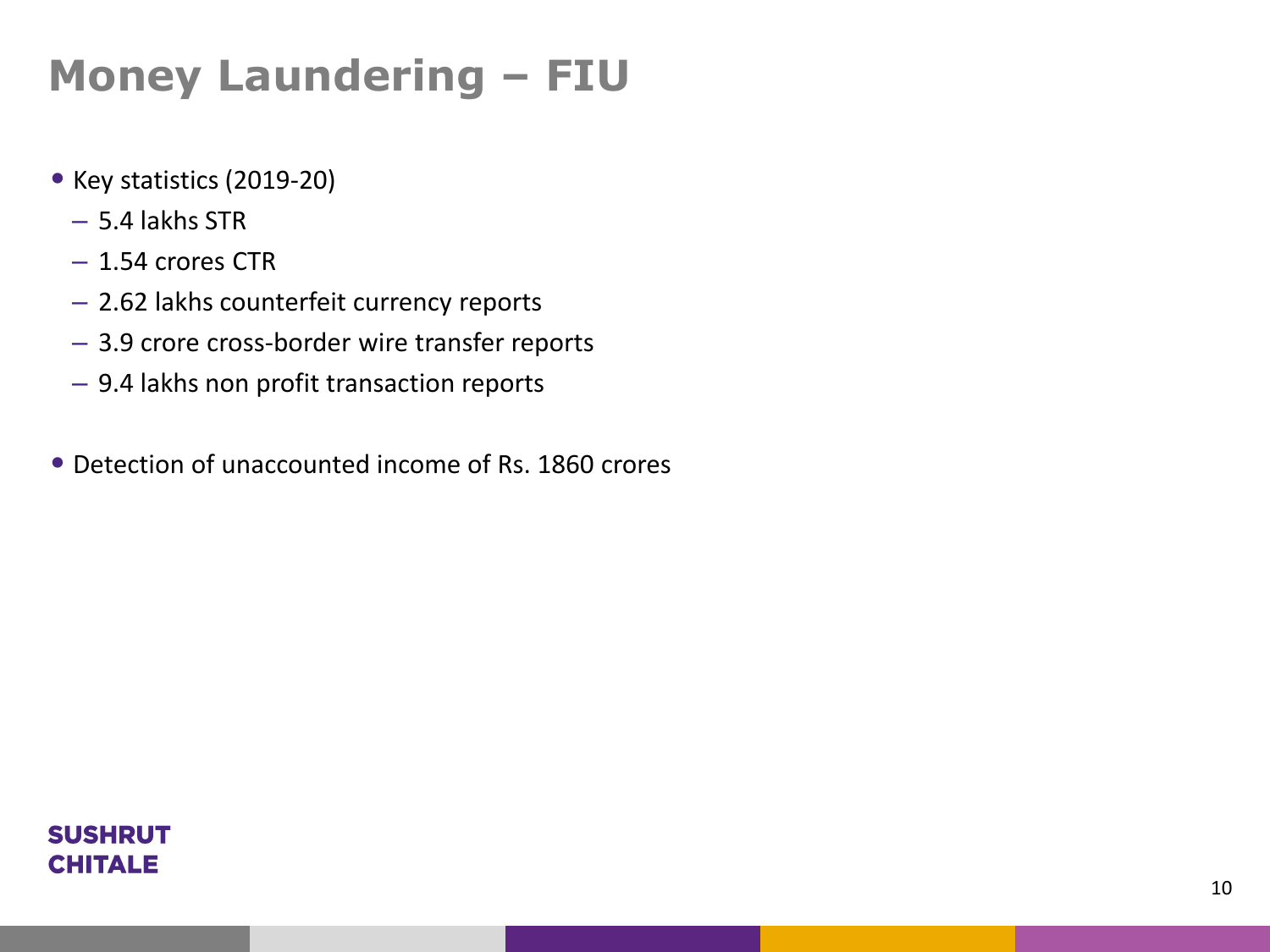### **How much does fraud cost?**

• Asset misappropriation schemes are the most common and least costly

• Financial statement fraud schemes are least common and most costly

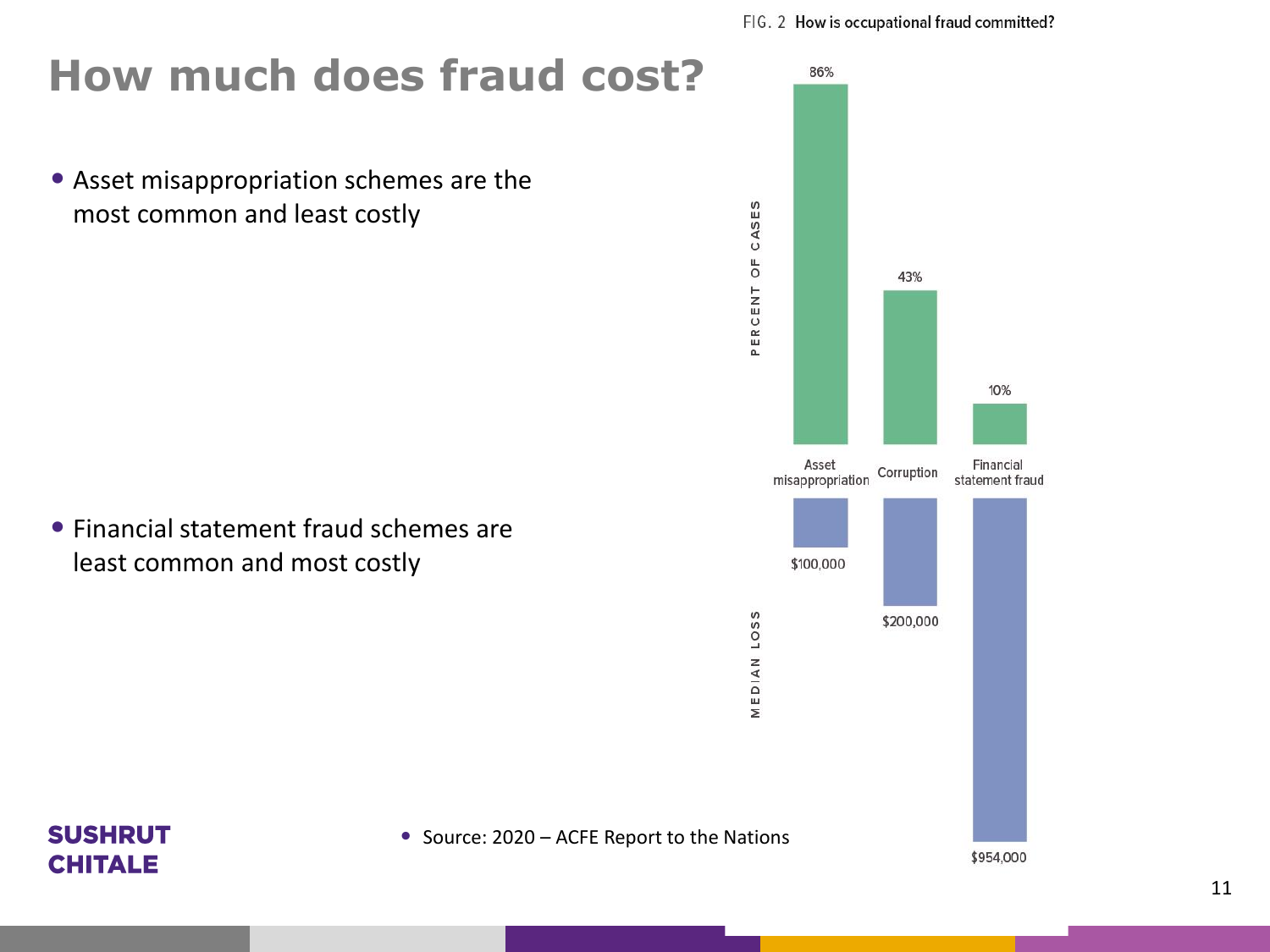# **How is fraud detected**

• 43% of frauds are detected by whistleblowers using various means like fraud hotline, emails or through unsigned letters sent through post FIG. 9 How is occupational fraud initially detected?

| Tip                           | 43% |
|-------------------------------|-----|
| Internal audit                | 15% |
| Management review             | 12% |
| Other                         |     |
| By accident                   | 6%  |
|                               | 5%  |
| <b>Account reconciliation</b> | 4%  |
| External audit                | 4%  |
| Document examination          | 3%  |
| Surveillance/monitoring       |     |
| Notified by law enforcement   | 3%  |
| IT controls                   | 2%  |
|                               | 2%  |
| Confession                    | 1%  |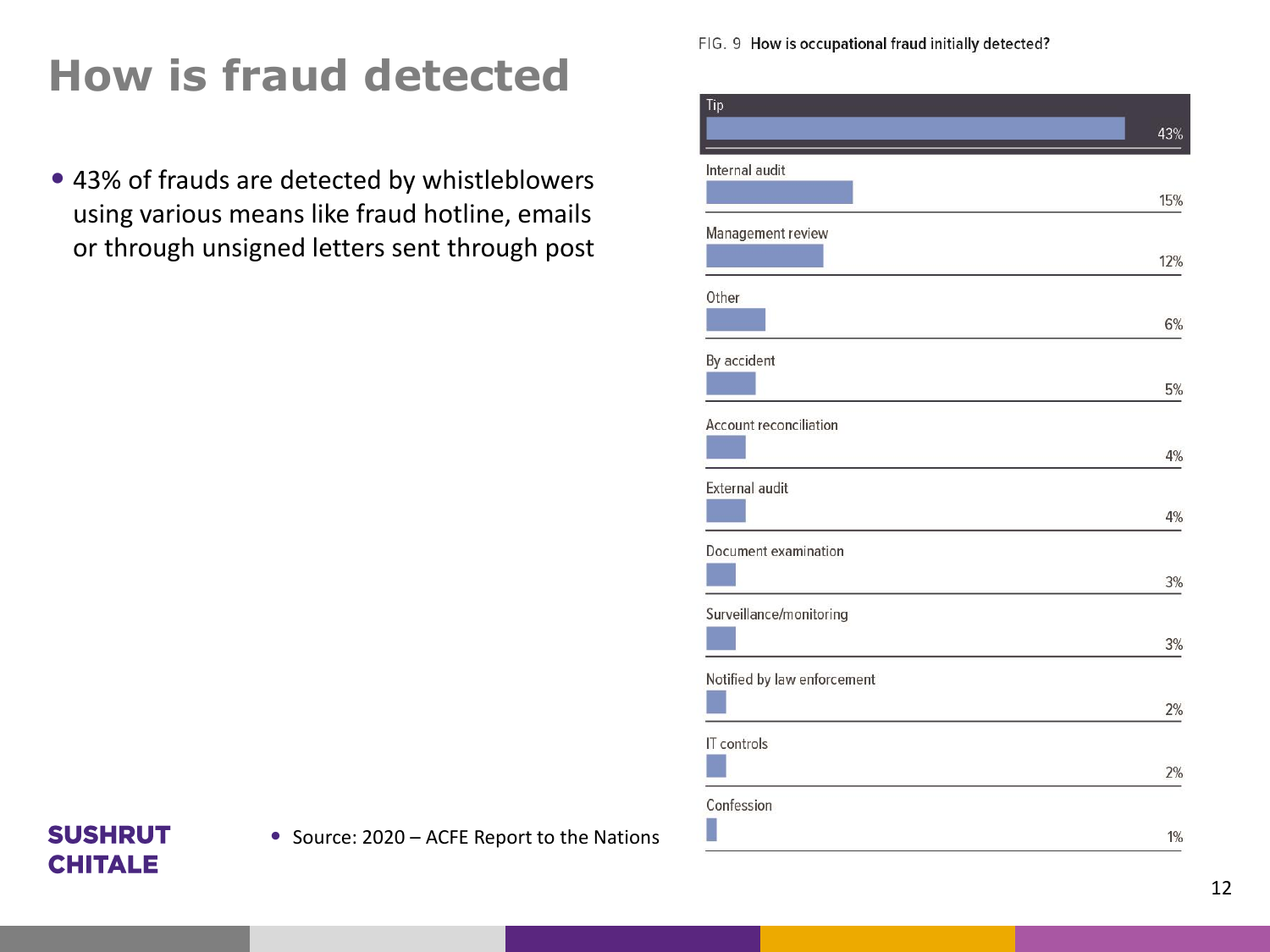### **Frauds – organization type wise**

FIG. 14 What types of organizations are victimized by occupational fraud?

• Contrary to general belief, frauds may be affecting private companies more than Government and public companies

**SUSHRUT CHITALE** 



13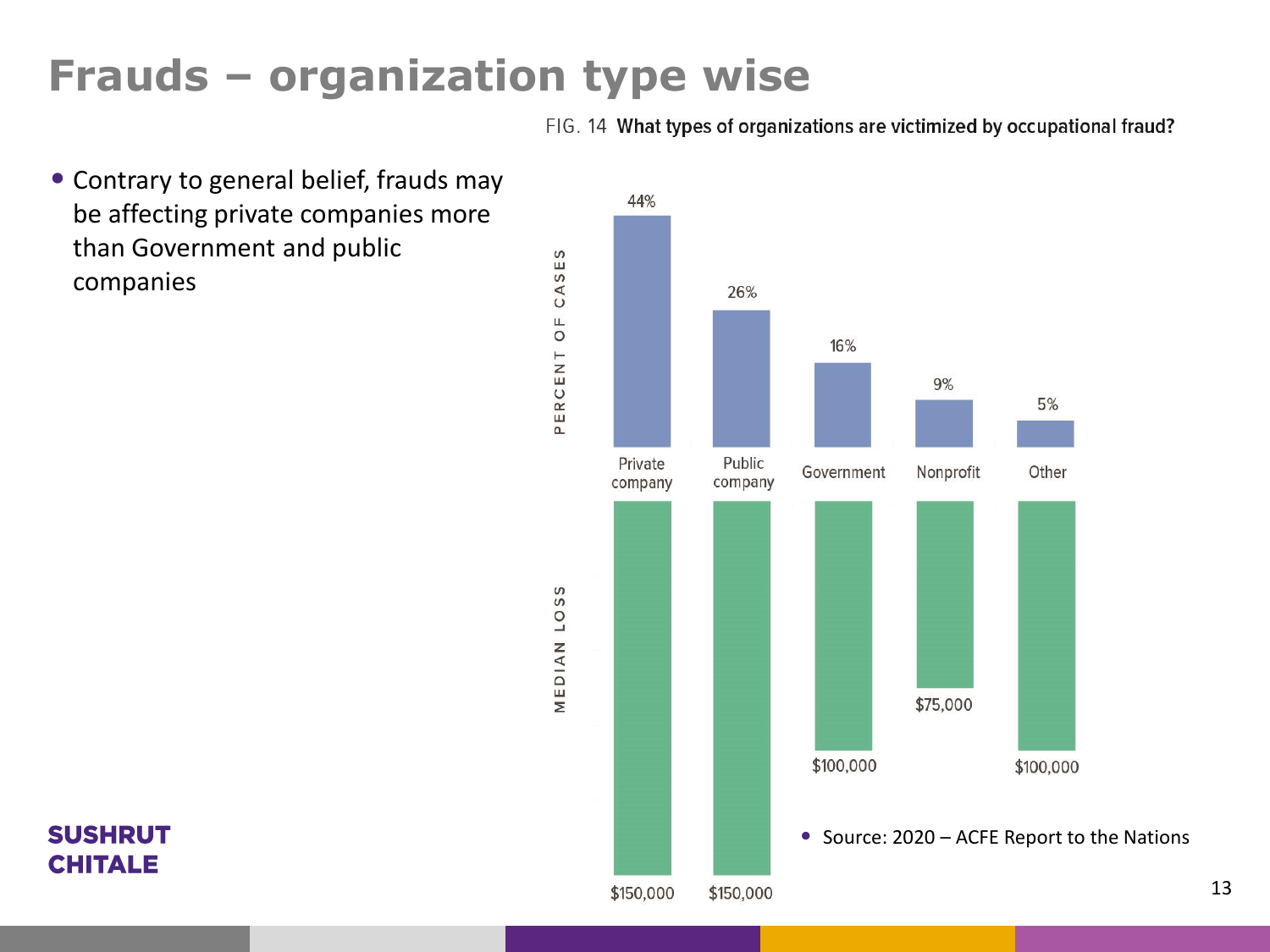### **Forensic audit vs statutory audit**

| <b>of</b><br><b>Basis</b><br>differentiation           | <b>Statutory audit</b>                                                                        | <b>Forensic audit</b>                                                                                          |
|--------------------------------------------------------|-----------------------------------------------------------------------------------------------|----------------------------------------------------------------------------------------------------------------|
| Objective                                              | Express and opinion as to 'True<br>and Fair' presentation                                     | Specific purpose assignment to<br>identify and uncover wrongdoing                                              |
| Mindset                                                | Trust but verify                                                                              | Pre-suppose wrongdoing                                                                                         |
| <b>Techniques</b>                                      | Substantive<br>compliance,<br>and<br>sample based                                             | Investigative, substantive<br>or<br>in.<br>depth checking                                                      |
| Verification<br>0f<br>items of financial<br>statements | Rely on management certificate /<br>management representation                                 | Independent verification<br>0f<br>suspected / selected items where<br>misappropriation is suspected            |
| Off Balance sheet<br>items                             | identification<br><b>Focus</b><br>and<br>on<br>disclosure                                     | Focus on propriety and impact                                                                                  |
| Adverse findings,<br>if any                            | opinion or qualified<br><b>Negative</b><br>opinion expressed with / without<br>quantification | Legal<br>determination<br>0f<br>fraud<br>and identification<br>impact<br>0t<br>perpetrators depending on scope |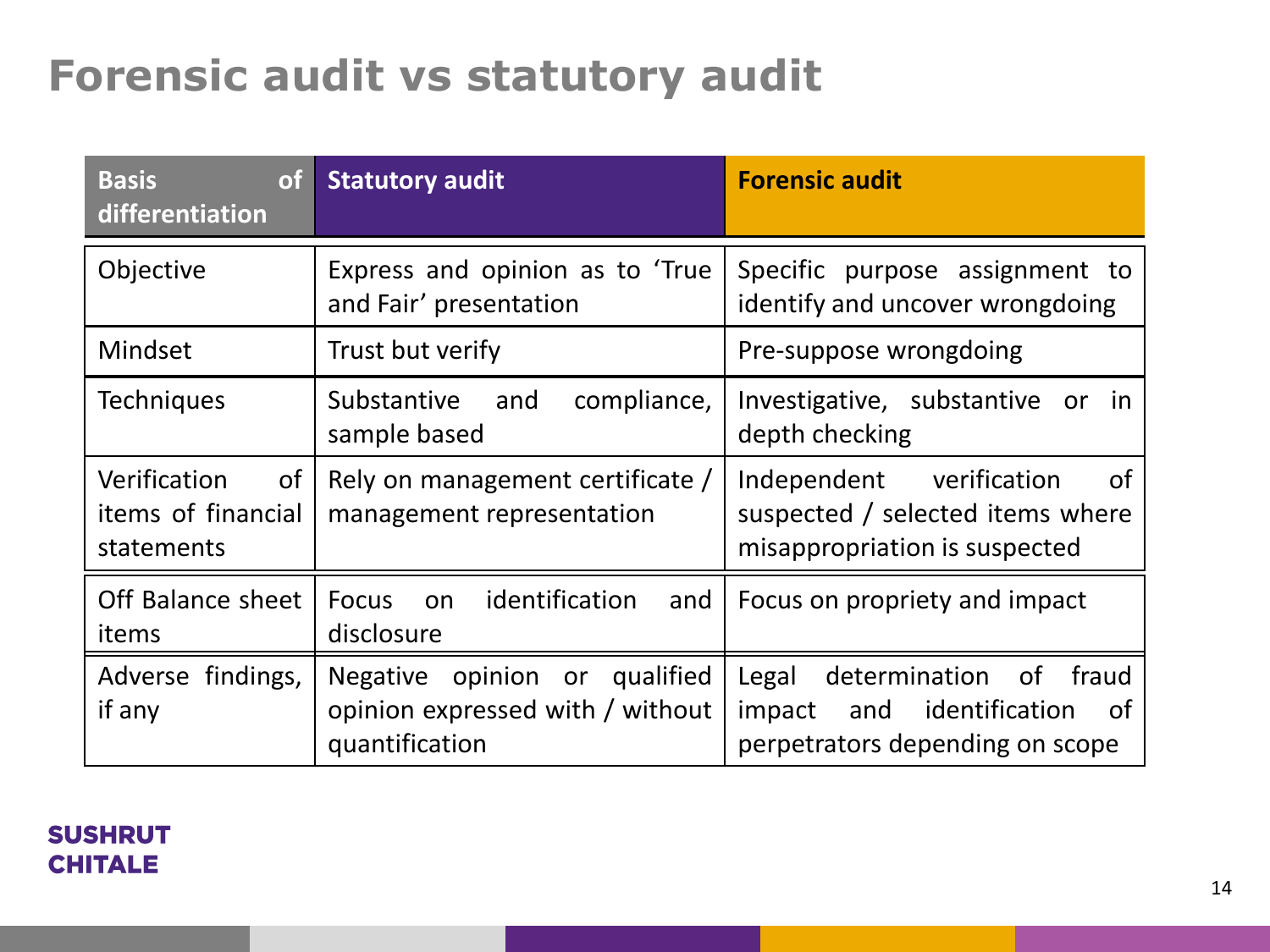# **Types of forensic audit assignments**

- Frauds carried out by employees against their organisations
- NPA cases where money lent by bankers is not repaid by borrowers
- Ponzi schemes
- Disproportionate asset cases
- Terrorism related money trail cases
- Transaction audit under IBC
- Forensic due diligence
- Fraud risk assessment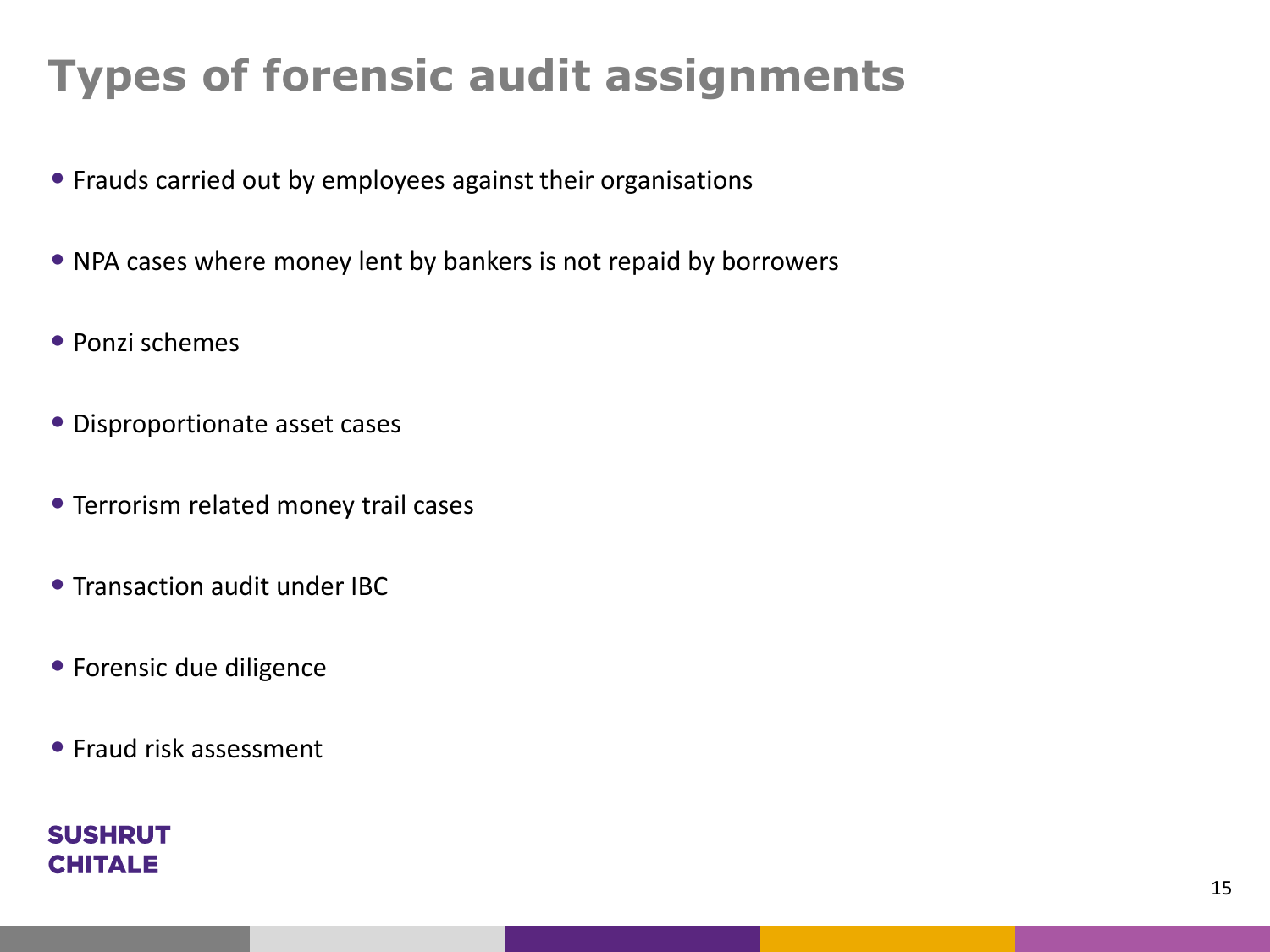# **Skills involved in forensic audit**

- Accounting knowledge
- Data analytics (excel or other specialised software) Idea, ACL, Intella, Encase, Tableau
- Creating and testing hypothesis (ability to think like a fraudster)
- Sound knowledge of various Laws (Banking Laws, PMLA, MPID, PCA, case laws)
- Understanding the business
- Most importantly, 'common sense'

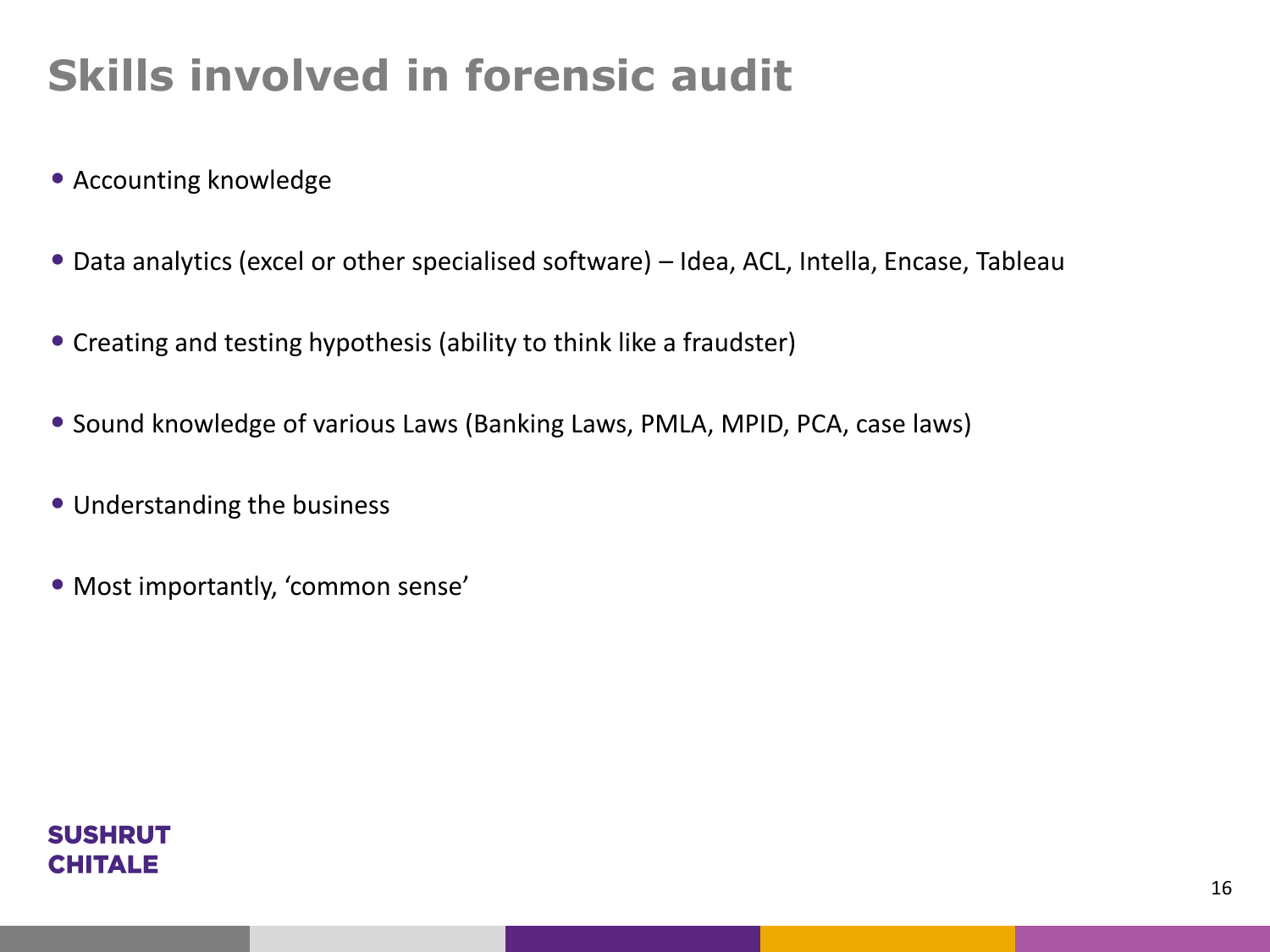# **Gearing up for a forensic audit – steps**

- Case background (why situation has reached a forensic audit stage)
- Writing down the allegation
- Understanding end result expected by client (Court of Law / general understanding)
- Basic understanding of the target entity / people
- Reading all relevant Laws, rules, processes
- Creating hypothesis (ability to think like a fraudster)
- Obtaining all necessary information (client location / email / data back up / mobile phones imaging)

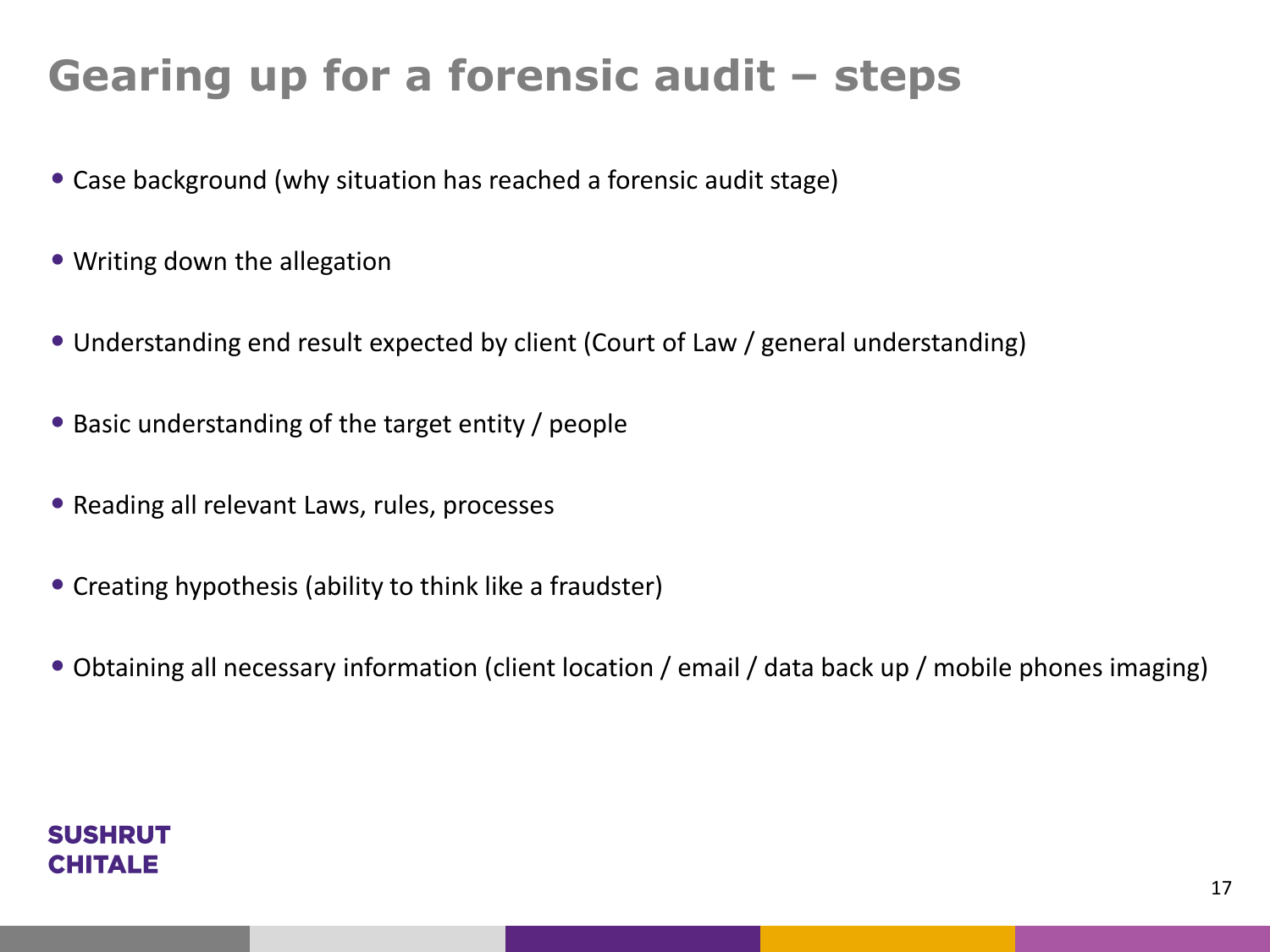# **Gearing up for a forensic audit – steps**

- Testing hypothesis
	- various analyses,
	- mix of analytical and substantive checks
	- Search words on the hard disks, mobile phones, emails
	- Focus over completeness
- Substance over form
- Gathering evidence
- Writing report

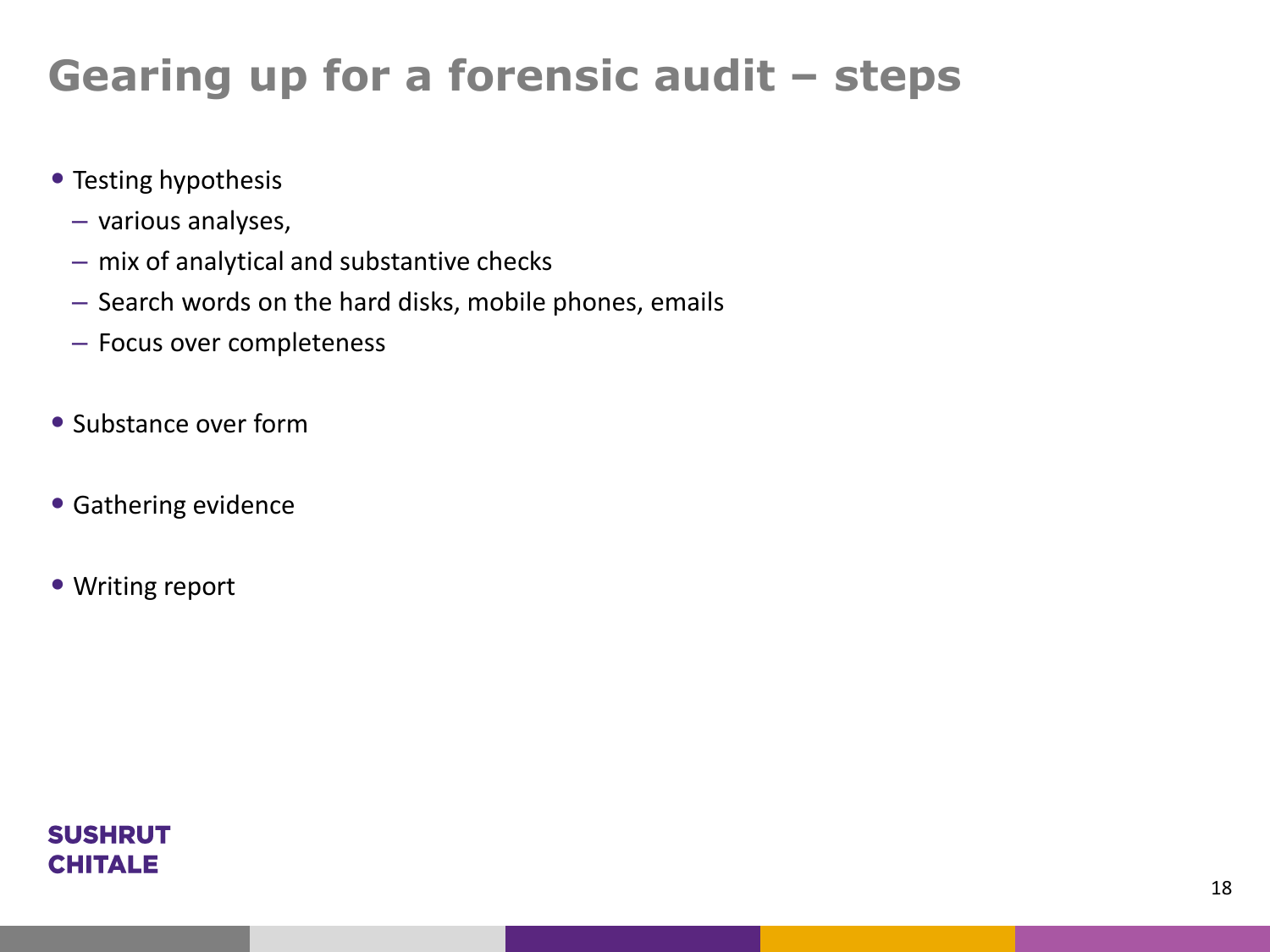## **Forensic audit report**

Sample contents of forensic audit report

- Cover page
- Table of contents
- Introduction and background
- Methodology
- Executive Summary (Summary of observations)
- Detailed observations
- Conclusion
- Recommendations
- Annexures

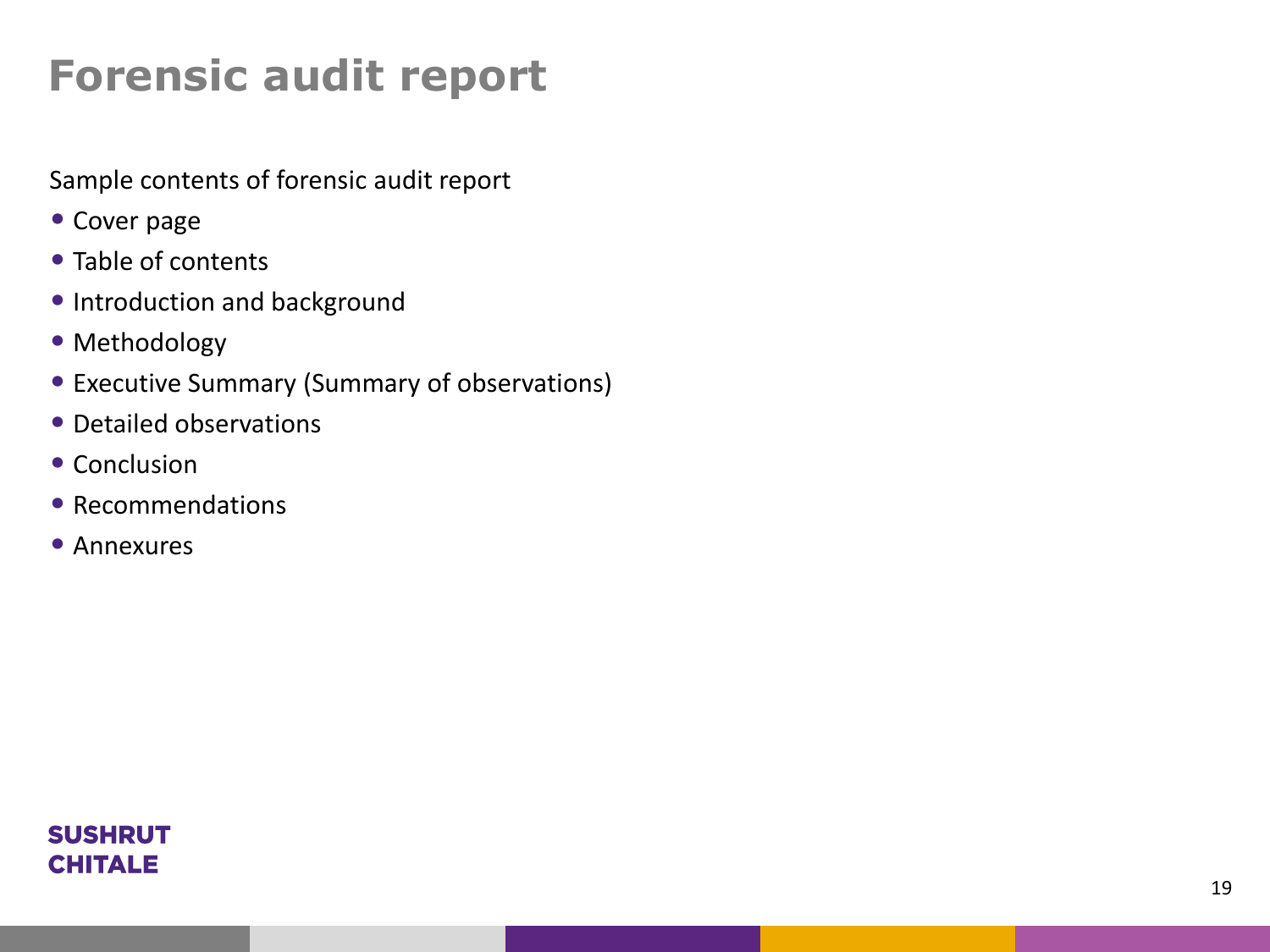#### **Case studies – Bank frauds**

• Promoter contribution as required by lenders, brought in was funded by Company itself

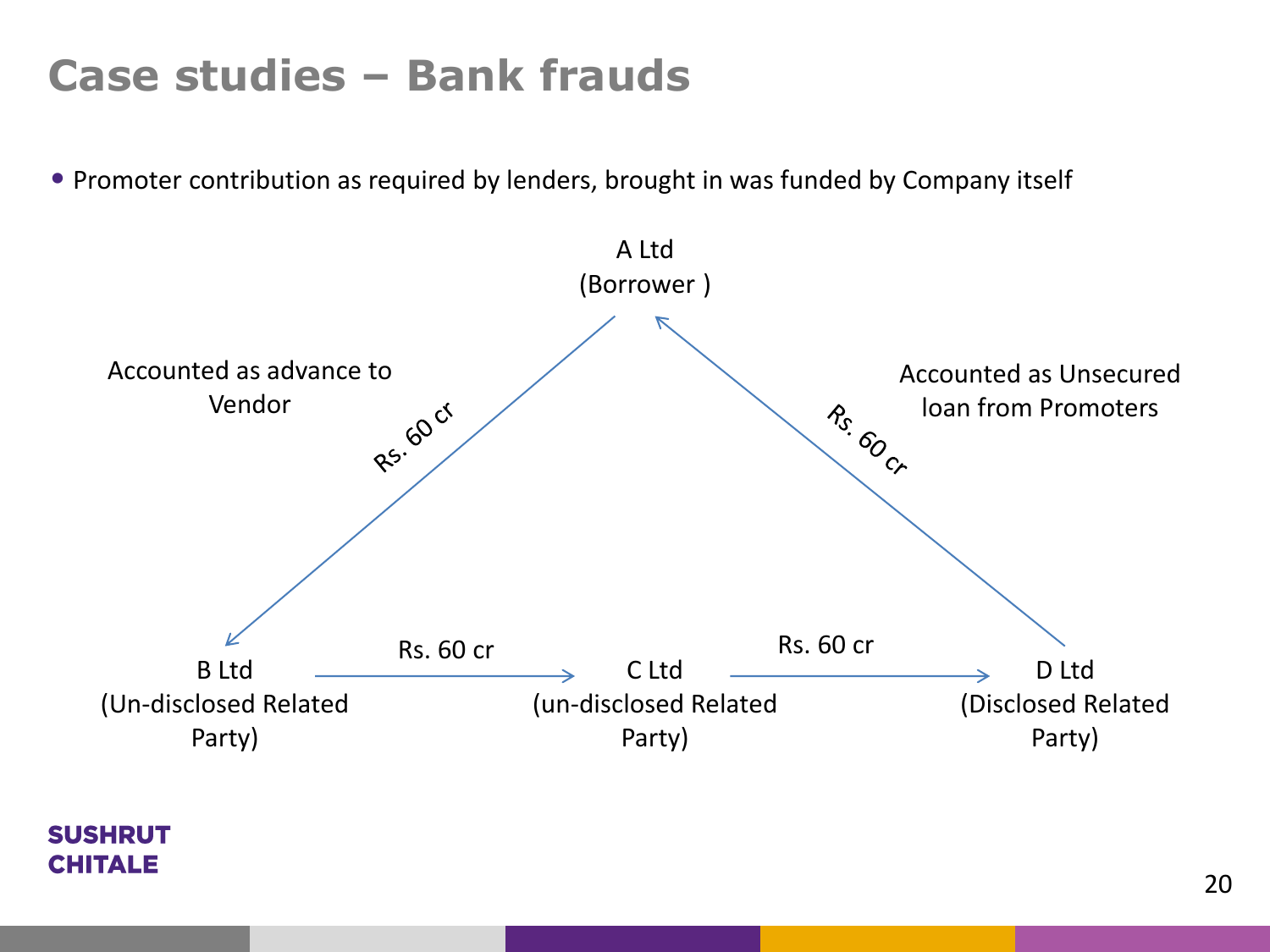### **Case studies – bank frauds**

• Bogus sale and purchases transactions with related parties



\*Purchase of products from one related party not in operation

Purpose: To disclose higher turnover in the financial statements To obtain a higher drawing power from lenders

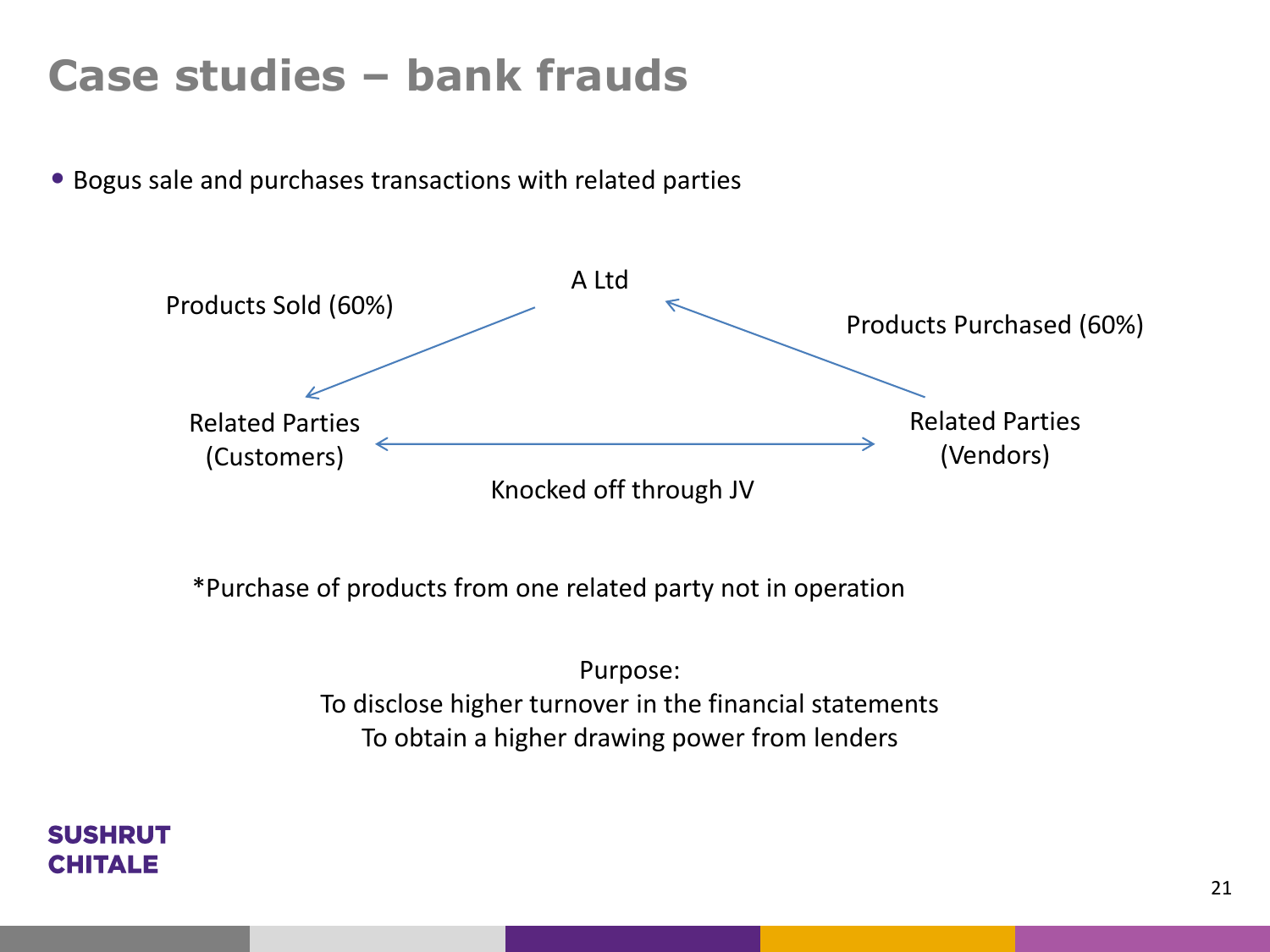#### **Case studies – bank frauds**

• Siphoning of bank's funds through letters of credit with no underlying transactions



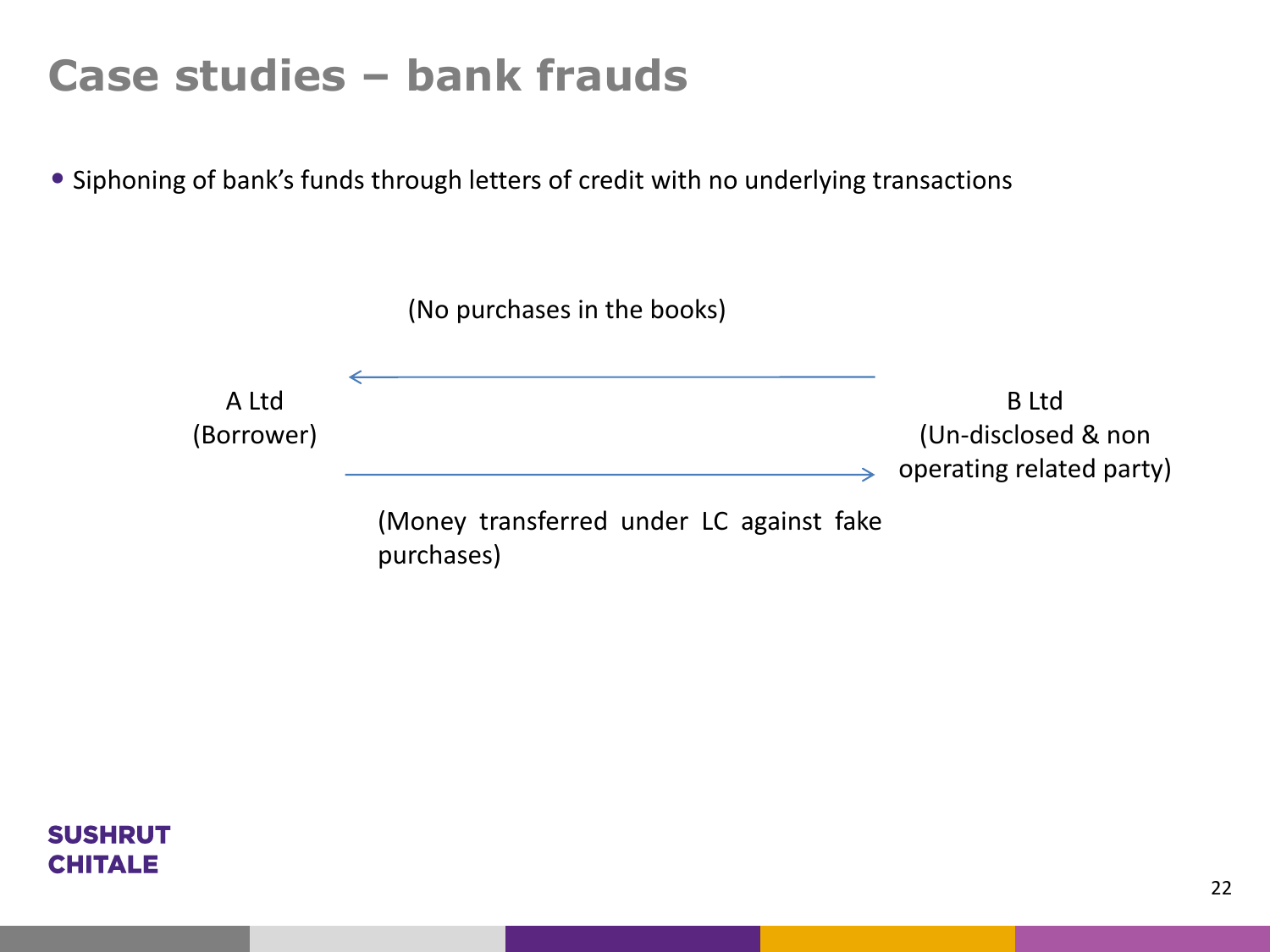### **Case studies – bank frauds**

• Siphoning of bank's funds through purchases at higher price than sale of same product



Sale at Rs. 2000 per unit

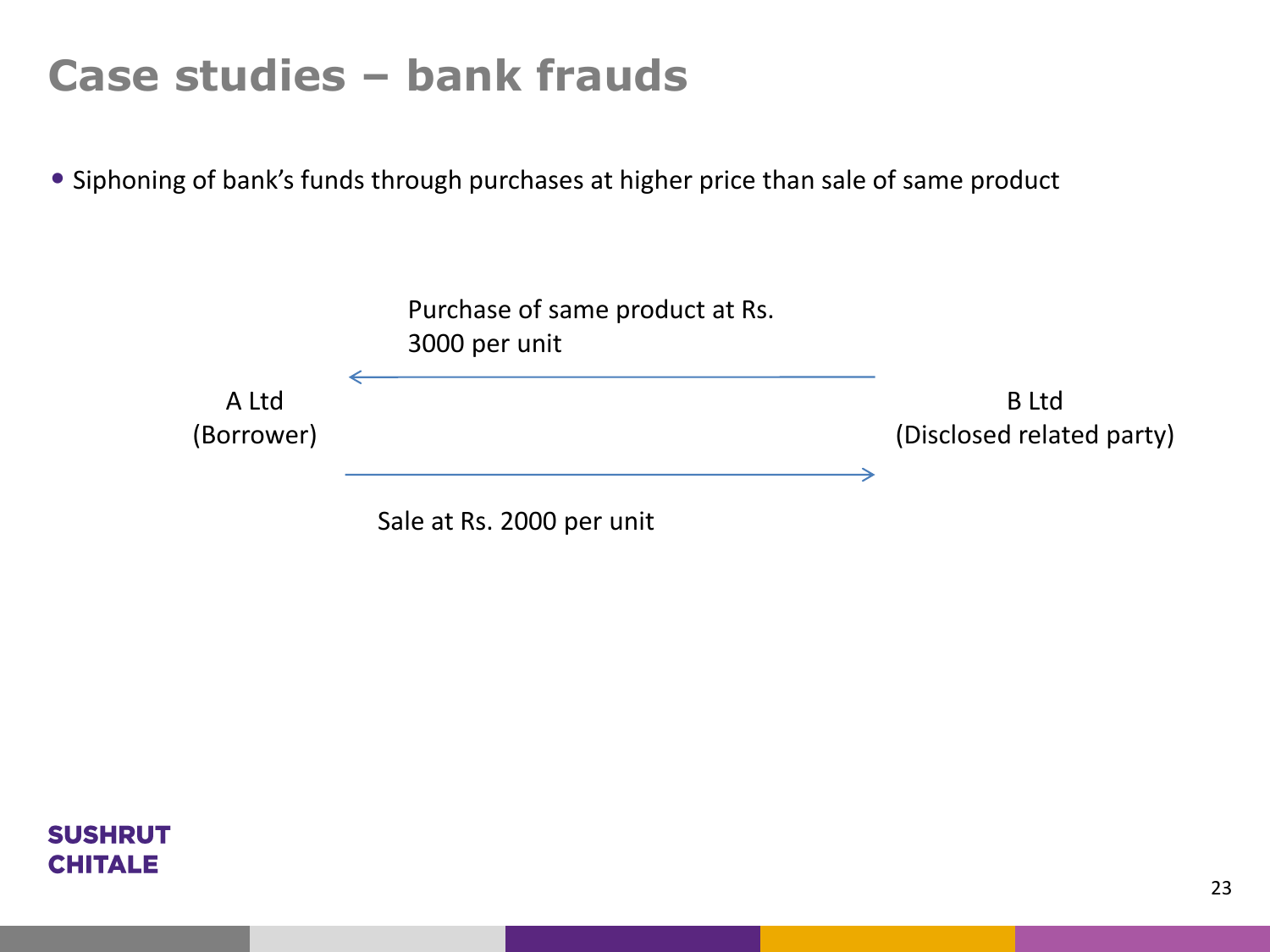### **Case studies – money laundering**

• Illicit method of laundering cash into banking system

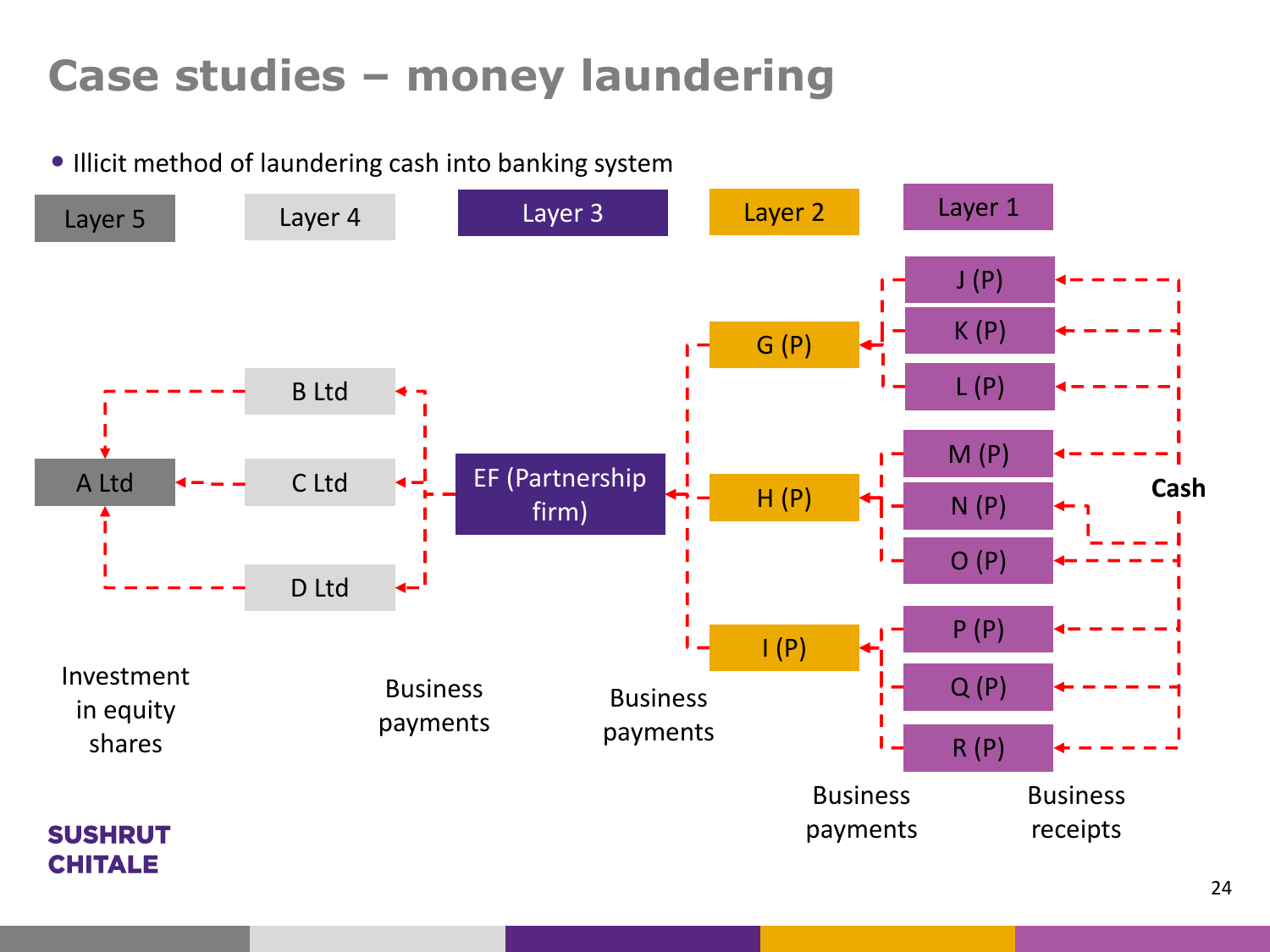### **Case studies – Ponzi schemes**

• Typical modus operandi of a ponzi scheme



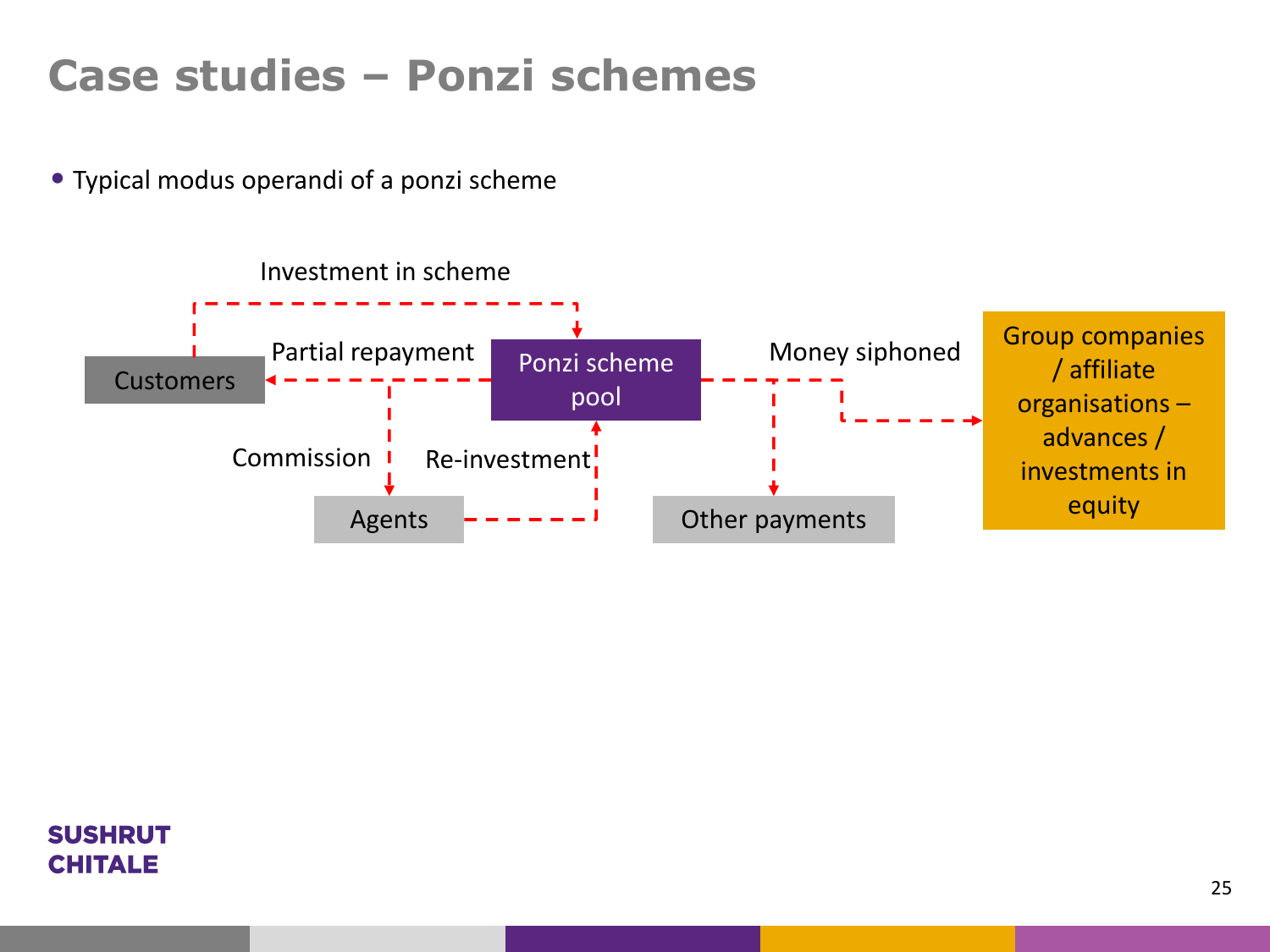### **Forensic audit – red flags to look out for**

- Beyond industry performance when rest of industry has suffered a slow down
- Consistent growth in profit before tax while operating cash flows continues to be negative
- Very high level of transactions with related parties
- Transactions with parties which do not appear to be related to nature of business
- High level of bad debts and write offs
- Knocking off debtors against different creditors
- All compliances are impeccable no interest on TDS or advance tax and no substantial refund
- Frequent changes in accounting and compliance related staff
- Promoter lifestyle which does not seem to be in sync with financial performance of business